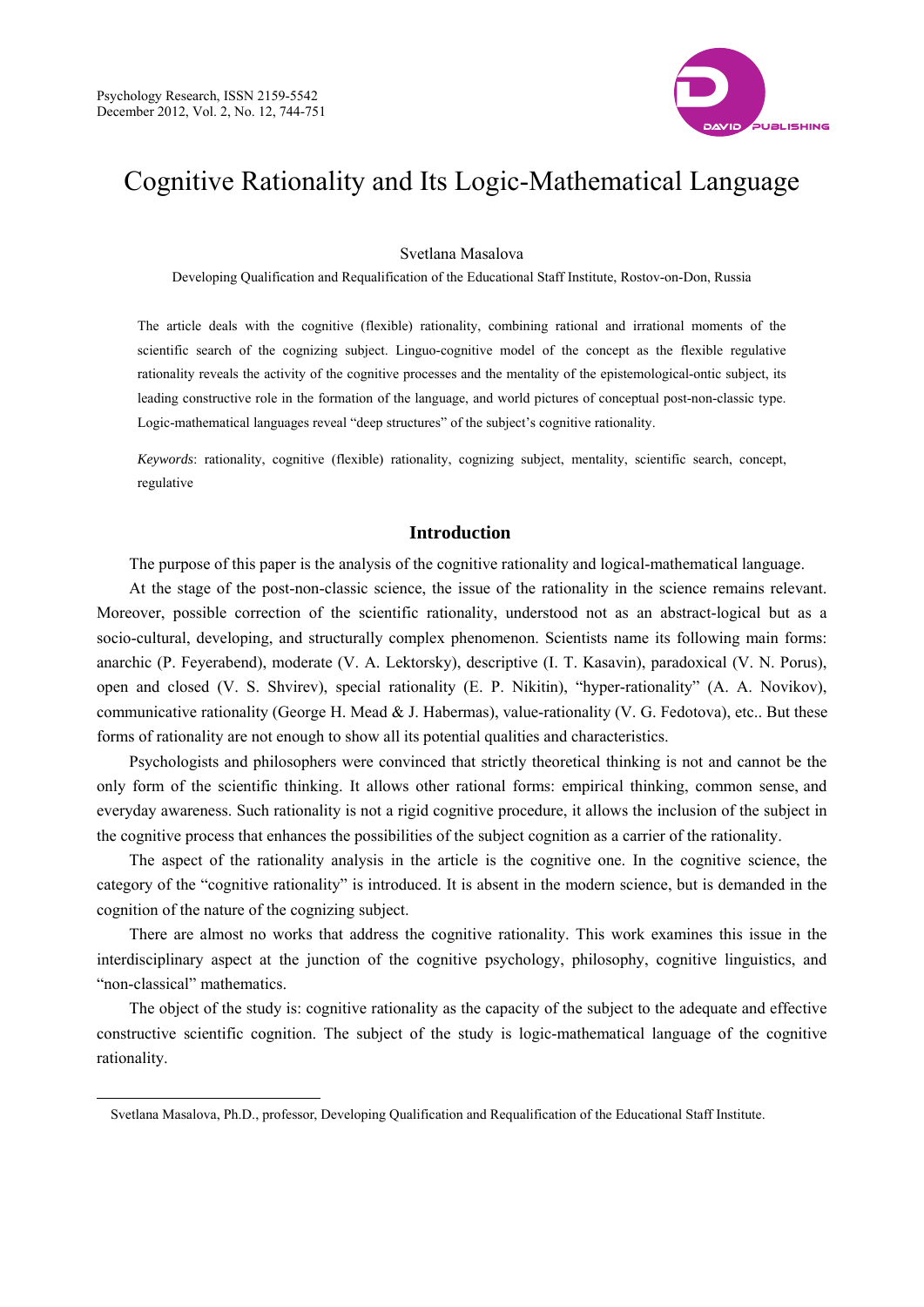#### **Research Issue**

The rationality issue is relevant as the issue of the mental essence of the cognizing subject. The variety of the activity forms generates a variety of forms of knowledge rationality and action rationality. This variety shows the relativity, inconsistency, and historicity of the rational, which is overcome by the dynamic development of the subject.

The carrier of the rational consciousness, implementing it in a rational activity, is the subject associated with the object of the cognition.

In the "classical rationality type", the subject-object relationships are determined by the rigid boundaries of the rationality. In the "non-classical rationality type", the system "subjects-object" is dynamic, subject and object are changed and determined, and not rigidly, but more flexibly under the influence of the chance, possibility, etc.. "Post-non-classical rationality" includes the subject in the world picture where he/she has a creative role of the "system-ogenesis core" by using the knowledge as a cognition tool. Cognition methodology includes a synergistic approach to the understanding of the world and the interpretation of it as a self-developing integrity, but being unstable, unsteady, unbalanced, chaotic, and uncertain.

The subject, using intuitively the irrational forms as a cognitive tool, reveals much diversity of acquiring new knowledge about the object, oneself, his/her cognitive abilities, and capabilities. This unaccounted "rationally irrational binarity" of the subject, manifested in the scientific cognition process at the intermediate stage of the scientific search and "wandering" along the labyrinth of the consciousness, needs to be emphasized.

Thus, the basic types and forms of the rationality are characterized by a scale of the subject cognitive activity in streamlining the knowledge of the world, forming a research methodology and organization of the corresponding activity, being adequate, constructively effective, and epistemologically relevant.

#### **Research Methods**

This research uses the following methods (approaches):

 $(1)$  Cognitive—considers the "content" of the cognition (how a person perceives and interprets the world), reveals the features of the explanation and understanding of the general principles of the mental processes management in the human brain, perception, and understanding of the world;

 $(2)$  Discursive—takes into account the dynamics of the language as a "form" of the cognition, changes that occur in the language and cognitivistic models of the language processes;

 $(3)$  Experientional—examines the language space of the subject in the direction of the movement from the linguistic to the conceptual world picture based on the experience not only of the theoretical but also of the everyday cognition;

(4) Logic-mathematical—identifies the cognitive abilities of the formalized forms of the intellectual activity of the subject.

The greatest heuristic potential has the cognitive method.

## **Hypothesis**

We assume that: (1) The cognitive rationality due to its attribute of "flexibility" reflects the integrity and unity of the rational and irrational characteristics of the cognizing subject in its scientific activity; and (2) Logic-mathematical languages reveal "deep structure" of the cognitive rationality of the subject.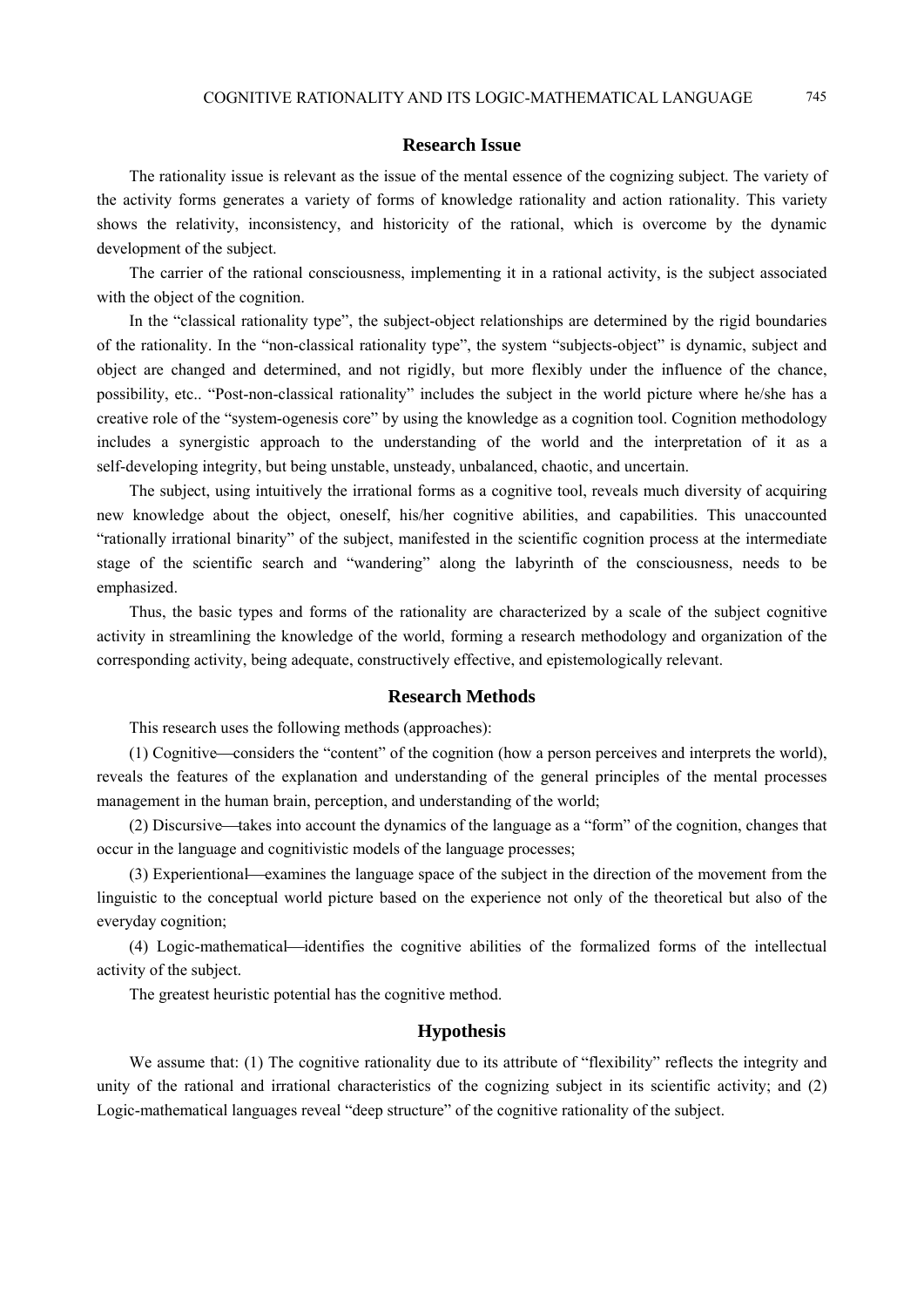## **Results**

Sensual and rational levels of the cognition and biosocial nature of the man "illuminate" the existence of two differentiated sections—empirical (ontological) and epistemological in the cognizing "complex" of the subject, its "cognitive matrix". But the man—a "holistic" subject of the cognition, in his third hypostasis, synthesizes his physical-psychological, abstract-epistemological, and logic-methodological nature and form, and he obtains an existential-anthropological and socio-cultural-historical understanding.

Study of the nature of the cognizing subject that has rational and irrational forms of the cognition and identifying their unity has led to the following models.

In the "classical rationality style", the subject is averaged, it is not represented by its individual cognitive characteristics that are generally ignored in the cognitive activity, separated from the object, and independent as an "epistemological" subject. In the "non-classical rationality type", the subject and object are mutually determined. "Post-non-classical rationality" examines the subject as both empirical (ontological) and epistemological simultaneously. "Post-non-classical rationality" gives the subject the right to choose the best ways of favorable and successful interaction with the world and survive in it. Value-target embodiment of the rationality is rather diversified, its forms rapidly evolve and are intertwined. Subject is filled with the specifics close to the reality, it becomes "ontic".

The nature of the thought that has always belonged to the subject, makes determination of its content and form by the nature and specificity of the subject as its carrier. Process and result of the scientific search of the scientist depend on his/her outlook, intellectual ability, erudition, social orientation, religion, nature, temperament etc.. "Cognitive rationality"—logical cognition, includes the role of the anthropological and prelogical characteristics of the cognizing subject, its prior knowledge, methodology, and cultural and historical context of the scientific creativity (Masalova, 2006).

Cognition is a complex-integrated structure of the knowledge. It covers observable human actions, their mental representations, processes, and results of the conscious and unconscious comprehension of the world and body-motor experience, and it reveals the internal representation of the cognizing subject, a set of cognitive tools that generate these actions, including the linguistic forms of action with the knowledge.

The main attribute of the cognizing subject as a carrier of the cognitive rationality is flexibility of its consciousness and activity. "Cognitive" rationality is a "flexible" rationality of the cognizing subject, the characteristic of a productive mind. The subject has not only the ability to intellectually investigate the object, but it also reveals the cognitive capabilities of its emotional and rational sphere, including the potential ones that define the specifics and nuances of the scientific creative search. In the concept of flexible, the author singles out aspects such as consideration, vigilance, insight, depth, historical thinking, its dialectics, wisdom, high sensitivity, resonant tune to the object, etc...

Antipode of the "flexible" rationality is "rigid" rationality. The author associates it with a relatively stable set of the rules, regulations, standards of the mental and objective activity of the certain community with formal logic, classical rationality type, metaphysical way of thinking, principle of unique determination, linearity, and others. The attributes of the "rigid" rationality are dogmatism, rigor, inertia thinking, rigidity (perceptual, affective, and motivational), self-absorption, increased self-esteem, localism, stubbornness, ignoring other alternatives, etc..

The main difference between these forms of the rationality is in ways of cognition as the cognitive activity,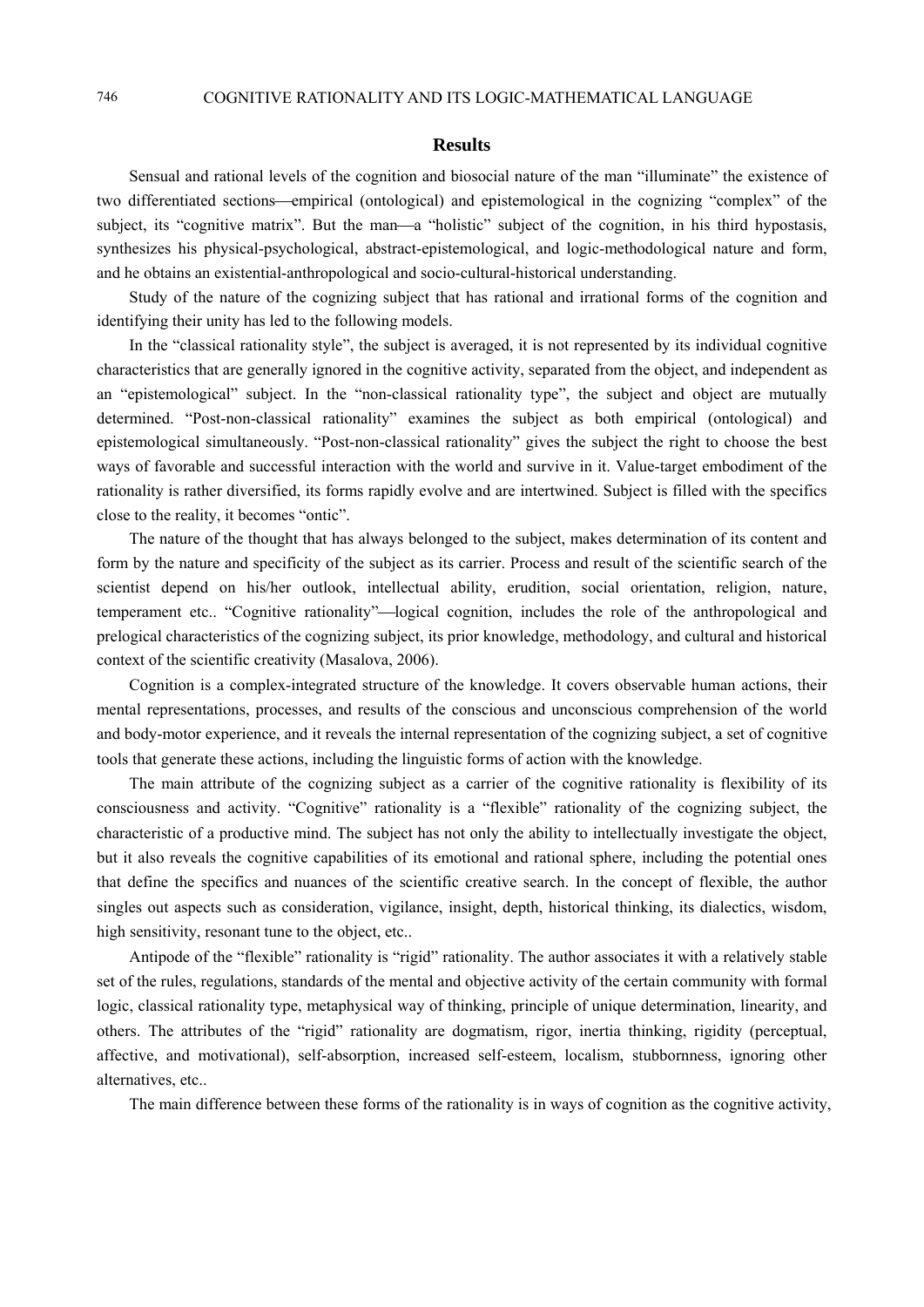understanding the nature of the cognizing subject and in the question of correlation of the object and subject. Logical cognition methods only serve as the cognition tool. The most important in the cognition is the activity of the scientist as a subject of the cognition and adequate correspondence of the process of acquiring the knowledge, specific standards of the subject's reasoning to the cognition process in general.

The subject seeks to adequately reflect in the verbal form, all interconnection nuances with the object of the cognition, to reveal in the most complete way the characteristics of the transition from the abstract to the concrete-general, taking into account the evolution of object-subject interconnection. Such cognitive rationality is flexible. It supplements "classical" (logically "rigid") scientific rationality.

The author considers the concepts of the "cognitive rationality" and the "flexible rationality" as synonyms.

Flexibility of the mind of the cognizing subject is regarded as an effective feature of the productive consciousness which is manifested:

(1) In reconstruction of the available solutions of the problem;

(2) In choosing the appropriate and effective way of cognition and activity;

(3) In discovering in the object of hidden, but cognizable characteristics;

(4) In a phased unfolding of the problem in the scientific search.

Flexible rationality is an unfolding of the mental entity of the active cognizing subject, its identity in the process of the activity. Flexibility of the consciousness and activity helps the improvement, transformation, and modernization of the solution methodology of the practical and theoretical problems.

Not flexible rationality but cognitive science has come to the conclusion that there are specific forms that characterize the consciousness of the cognizing subject.

Cognitive (flexible) rationality combines both dialectical thinking that has reached a stage of particular universality in the theoretical consciousness and synergistic thinking, showing the nonlinear stochasticity of the cognition process. Origins of the flexible rationality are evolved in other historical types of the rationality. And the flexible rationality appears as the highest form of the cognition strategy.

Structural basis of the cognitive (flexible) rationality is a concept—a form of the inseparability of the rational and irrational cognition.

Concept as a linguistic means is the universal way of transformation of the objective world into the world of the human (sense) existence. The concept is implemented in the word, the phrase, statement, and discourse. The concept is a part of the linguistic world picture as a special kind of model of the world in general. It performs the verbal and world-view functions:

(1) Linguistic world picture is constructed as a result of the speech-thought activity;

(2) Deep meanings of the cognizing subject and his/her ethnic group are expressed;

(3) Cultural level of each linguistic identity included in the concrete historical epoch is accumulated;

(4) Cultural values, relationships, ideals, ethno-psychological, and ethno-linguistic features of a particular historical time are fixed.

In the concept, the subject by reviewing the information received in the cultural and ethnic society, processes and reprocesses it, basing on the certain methodological assumptions, attitudes, and values. The concept is the objective information in the subjective vision, based on and in accordance with the mental characteristics and analytical abilities of the subject, also including the irrational forms of the cognition.

In the study of the concept and speech-thought activity of the subject, the linguists use the most delicate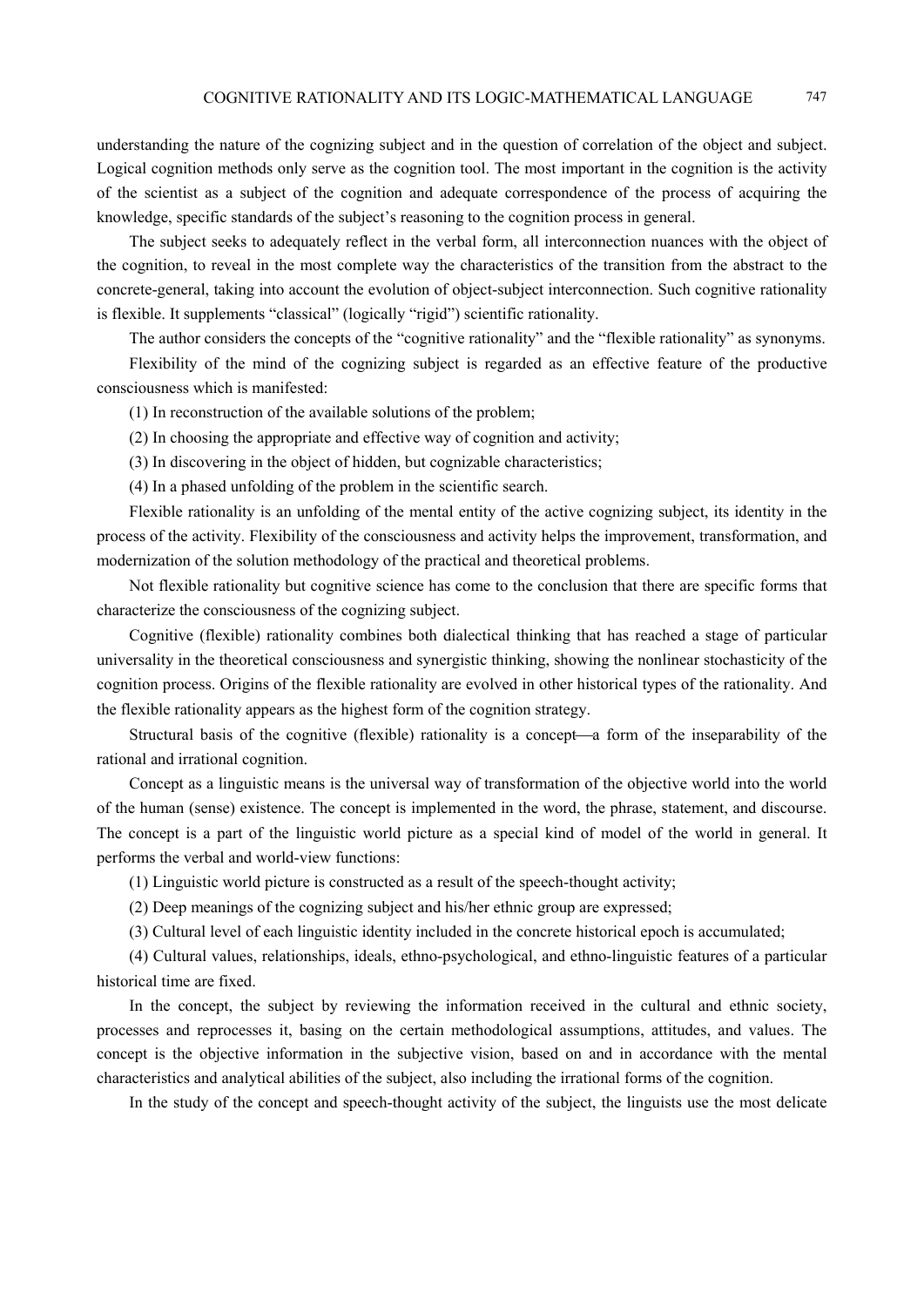language mechanisms—juxtaposition, completion, development, and perspectivization (Babina, 2003), which is called the cognitive "linguistic nano-technologies". They allow identifying the deepest layers of the language consciousness and mental nature of the cognizing subject.

In general, the concept appears as a certain psycho-linguo-cognitive way and perspective of the prior-theoretical understanding of the reality and its modeling in the holistic vision of the world and is a regulative of the cognitive (flexible) rationality.

## **Discussion**

The result of the cognitive activity of the subject is a system of meanings, a "cognitive matrix" that characterizes the outlook, attitude, and "world perception" world view of the cognizing subject as cognitive "tools".

Flexible rationality is "crystallized" and embodied in the certain language form (concept), which should be adequate to its content. It "pushes" the subject to a constructive discovery of a new form.

The concept is presented as a verbal dynamic model of the folk culture traditional imagery, in which the cognizing subject is immersed. The concept captures the characteristics of the concept sphere. The subject in the concept as a "bridge" connects the individual cognition with the public one, expresses by the "keywords", gives an assessment to the cultural phenomenon of the different national linguo-cultural communities, and promotes the mutual understanding in the inter-cultural communication.

The concept synthesizes the knowledge of the world, subject, and language. It is a "process" of understanding (information processing), approached from its content side, it is fundamentally "dynamic". Flexible rationality is an unfolding of the mental nature of the actively cognizing subject, and its identity is in the process of activity. In operating of the concepts, the flexible force of the cognitive rationality is expressed.

The highest level of the flexible rationality achieves the concrete universality through the appropriate logic-mathematical methods, forms, adequate to address the non-formalized tasks and it takes into the consideration: (1) nuances of the intermediate "wandering" searches that reflected the specificity of the epistemological-ontic subject; and (2) reserves of the cognitive mental activity of the subject.

Intersection (conjugation) of these circumstances leads to the creation of the "non-classical" methods because of the heuristics role of the cognitive (flexible) rationality as intuitive and strategic framework of the cognition.

Language of the cognitive (flexible) rationality can be, and is, in the author's opinion, such logic-mathematical methods, which are adequate for the certain tasks. Logic is a "deep structure" of the rationality (Griftsova, 1999). Logic-mathematical methods are inherently extremely rational and formalized language of the classical rationality. But not all aspects of the cognizing subject activity can be formalized. Where the nonstandard problems or the solution of the standard problems require the nonstandard solutions and methods, leading to a desired result, one needs other ways of the cognition and penetration into the new regularities. Hence, the need for the search of the adequate methods for the solution of the non-formalized problems includes the logic-mathematical ones.

New methods are also rational and logical. But their rationality is of a different kind: It will no longer be standard, "rigid" but the one retained, first, nuances of the intermediate "wandering" searches for the empirical subject, and secondly, the one opened reserves of the cognitive mental activity of the subject. Intersection (conjugation) of these circumstances will lead to the creation of new "non-classical" nonstandard methods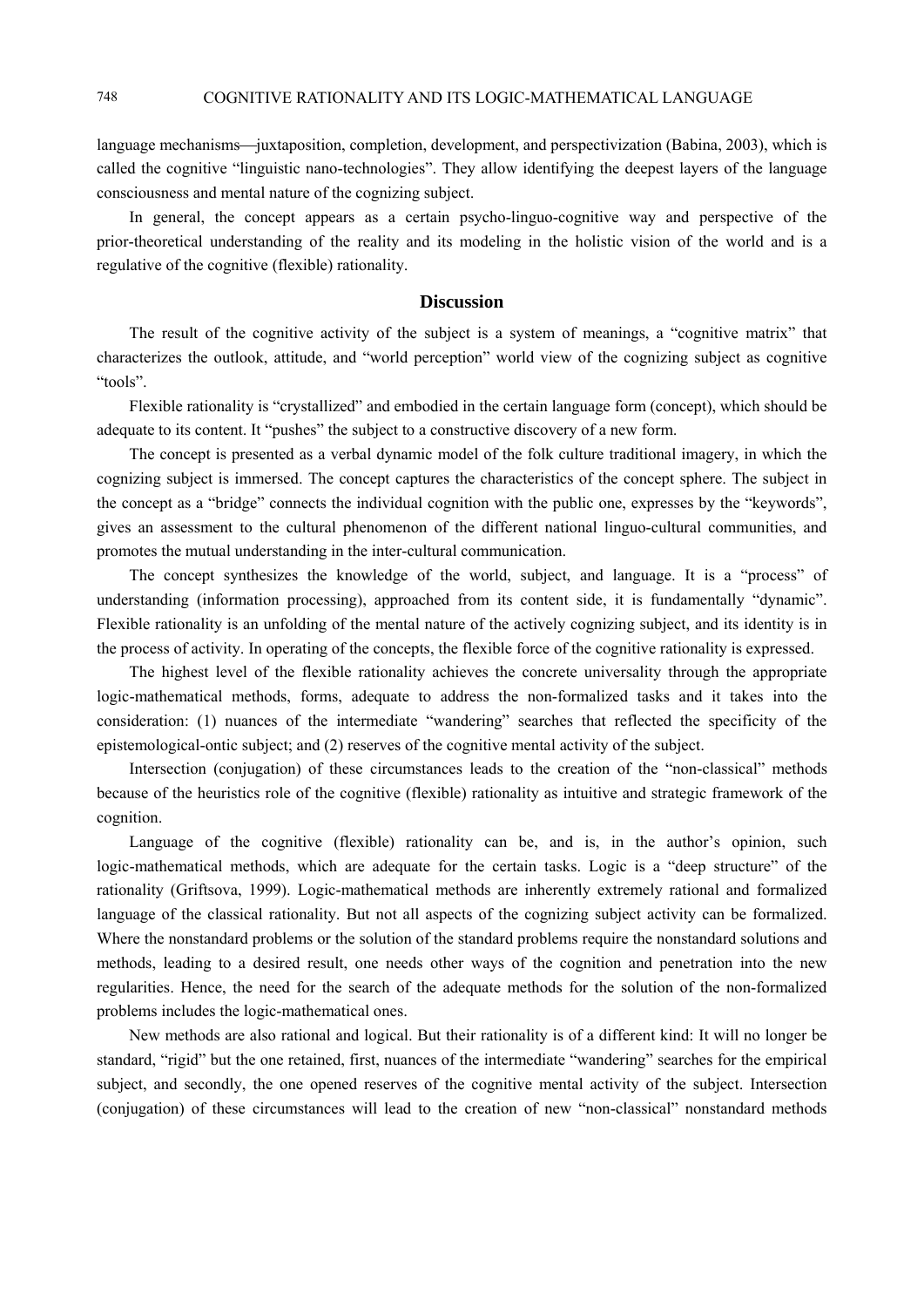because of the heuristics role of the flexible rationality as intuitive and strategic framework of the cognition.

To the logic-mathematical languages of the cognitive (flexible) rationality, the author attributes the "irrational" mathematics, intuitionism, Zadeh fuzzy sets, many-valued logic, etc..

The essence of the "irrational" mathematics is presented by its author V. V. Tselishev (2006). It is the ability of the mathematical practice (not theory) to reflect the intentions of the subject and control his/her use of the rational statements of the mathematical language with the ways that are unconscious at any given moment and that are effective in practice without the theoretical, especially philosophical explanation.

"Intuitionism" in mathematics "caught" the idea of the flexible rationality before then the various fields of the natural science. The study was carried out within the abstraction of the potential (becoming) infinity. Intuitionism revealed the constructive possibilities of the mathematician as a creative subject and his/her ability to create a flexible cognition methodology, to include the moments of the irrational (intuition) into the rational scientific search. Mathematical theory was based on a specially designed principles and methods by the subject. The law of the excluded middle was not rejected. The definite limits of its applicability changed: It is used in the operations with the finite domains of the objects and does not apply to the operations involving the infinite aggregate in the process of growth. Thus, the subject from the state of the theoretical uncertainty comes not only to the particular theoretical (mathematical), but also philosophical and methodological certainty. Mathematics from the mathematics of the "existence" acquires the character of the "composition". This idea of intuitionism was subsequently developed by the non-classical epistemological paradigm.

As a language of the cognitive (flexible) rationality can be considered as the "fuzzy" sets logic by Zadeh (1965), in which the facts of the semantic boundaries fuzziness allow the logical interpretation by adapting the Boolean algebra. The notion of the continuous membership function with values on the interval from 0 to 1 is introduced instead of the discrete concept of the element membership to a certain category. "Flexible" semantics is opposed as the antipode to the constraints' semantics, as for the first time on the basis of the principle analysis of the fuzzy logic, Lakoff (1973) introduced it to the linguists. Thanks to its flexible constructive logical characteristics, the fuzzy sets theory has advantages over "natural logic" or a value theory in describing the impact of the certain words-operators (Hersch & Caramazza, 1976); value theory is based on the harsh attribution of the characteristics, and fuzzy sets theory on the combinatorial semantics of the assessment (approximate) quantifiers. McCawley (1978) believed that Zadeh's analysis cannot reveal the sources of the semantic anomalies. The analysis based on "fuzzy logic" does not separate adequately the communicative implications from the conditions of the true statements with the fuzzy semantics. However, although the axioms of the fuzzy sets logic have not been confirmed entirety, the fuzzy sets theory is a promising basis to describe the combinatorial semantics of the lexical items with a fuzzy value.

"Many-valued" logic that we consider as the language of the flexible rationality is potentially applicable at lexical graphic description of the two types of "constraints": those that relate to the degree of the truth, and those that produce or suppress various measurements of the truth. In many-valued logic many values of truth are allowed. Thus, Lukasewich (1959), who at first developed three-valued logic, introduced as the third value of the true statement, the value expressed by the words "possible", "neutral", etc.. Later, Lukasewich (1959) developed the system of modal logic, studying the logic operations with the statements expressing the values "possible", "impossible", and so on, as well as the system of four-valued and infinitely-valued logics. He has also offered a "bracket-free symbolic", departing from the graphic writing of the logical formulas and moderating the formalism. E. L. Post built a system of "n-valued logic", in which to the statements are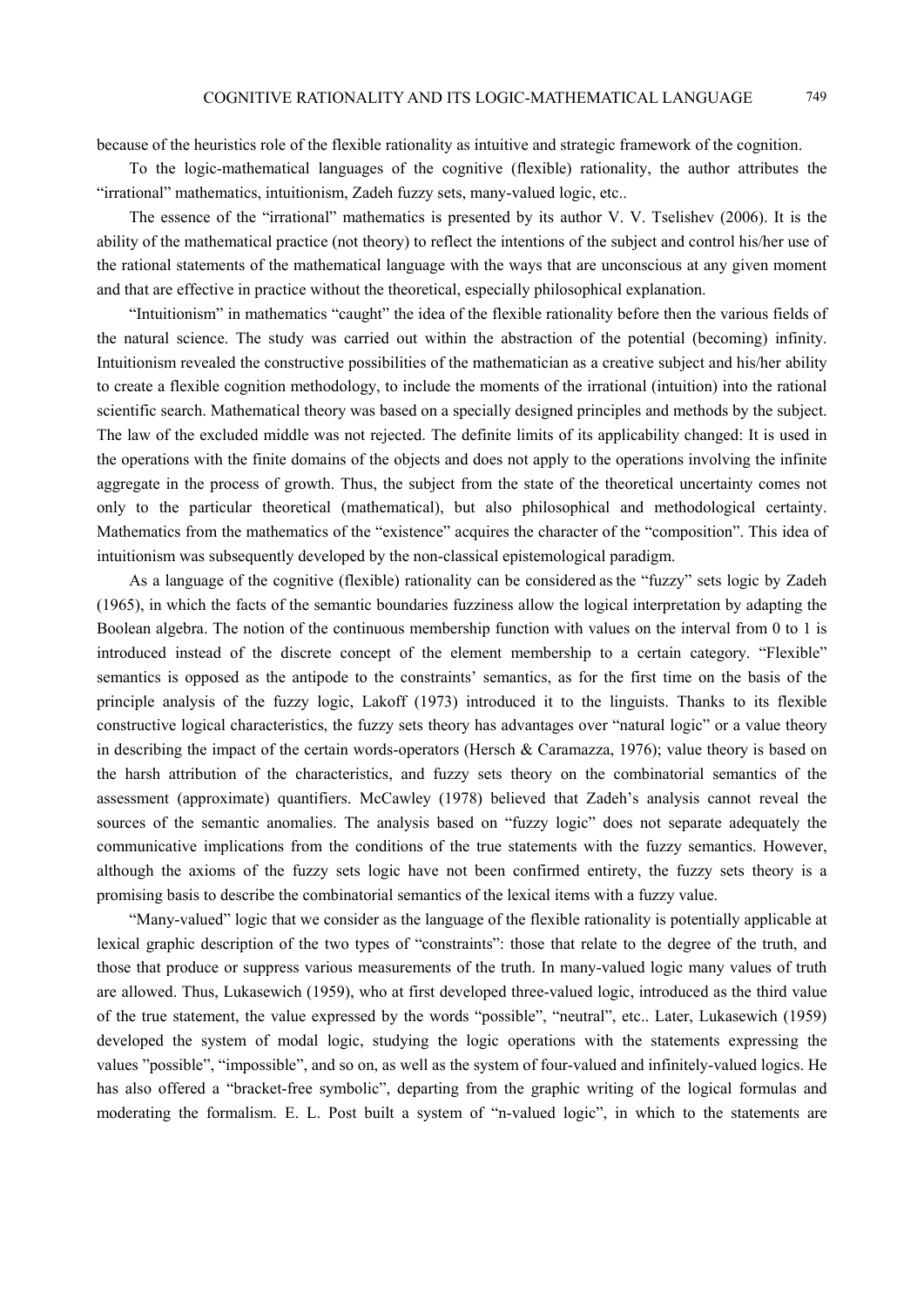attributed any finite and infinite set of the truth values, thus extending and expanding the studies, conducted by the methods of the social-humanitarian cognition in understanding the nature of the cognizing subject. It is presented as a holistic ("epistemological-ontic") subject with its prelogical and anthropological characteristics, expressing doubt, uncertainty, and other irrational forms of cognition in the scientific creative work. All the nuances of the "wandering" search for the truth by the cognizing subject, the many-valued logic reflects by the respective categories: "probability", "opportunity", "incredibility", "impossibility", etc.. Thus, the conceptual apparatus of many-valued logic confirms its status introduced by us as the language of the cognitive (flexible) rationality as a new methodology of the scientific cognition. Of course, many-valued logic is not limited by the introduction of these categories, it solves its main issue to determine the truth or falsity of the judgments.

#### **Conclusions**

Scientific rationality, by changing from the classical type through the non-classical to the post-non-classical type, changed its language and its form.

"Classical rationality paradigm" used such forms as: perception, idea, concept, hypothesis, and theory. But cognition is not limited to these traditional forms.

"Post-non-classical rationality paradigm": There are no pure forms of the rationality in the nature, there are mixed forms—on the borderline of the sensory-experienced and rational cognition. To the new form of the rationality, the author attributes the "cognitive rationality"—logical cognition based on prelogical and anthropological presuppositions of the scientific activity. Cognizing subject is presented as the "epistemological-ontic subject" carrier of rationality ("epistemological" subjects) and carrier of irrational ("ontic" subject): feelings, emotions, desires, moods, intuition, faith, doubt, will, etc. (see Figure 1).



*Figure 1*. Structure of cognizing subject.

Hypothesis 1 was confirmed.

"Cognitive" rationality is a "flexible" rationality of the cognizing subject, characteristic of the productive consciousness that is manifested in the reorganization of the existing solutions to the problem that the subject has for a more efficient and optimal. Operating on the concepts is a flexible rationality.

Flexible rationality is embodied in the certain linguistic form, which should be adequate to its content.

Language of the flexible rationality is formed by the new modern non-standard logical and mathematical